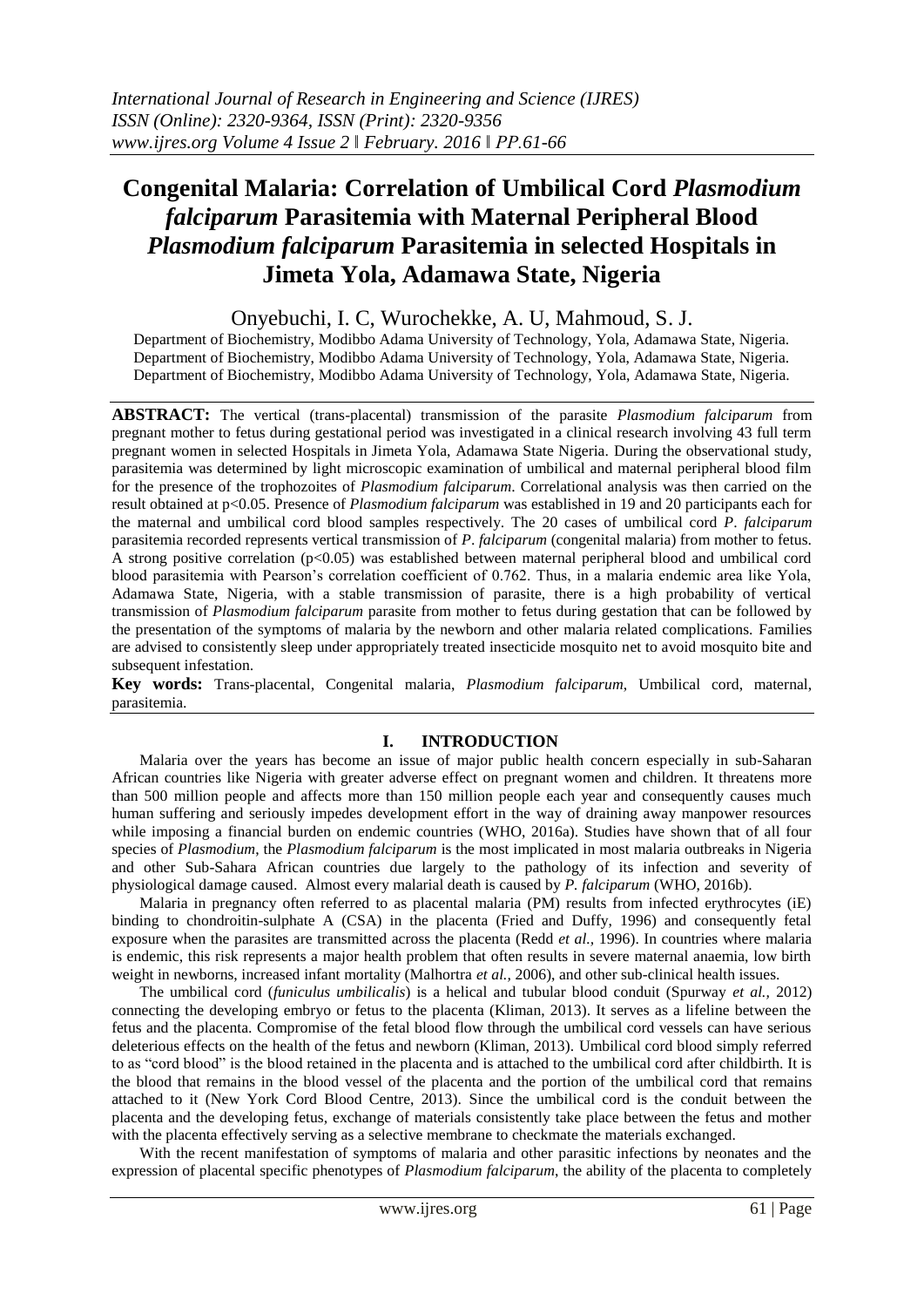protect the fetus from harmful external environment becomes doubtful. Loss of integrity of the placenta (and consequently its impaired selectivity) can result in infiltration of particles which can be of adverse effect to the fetus. Umbilical cord blood *plasmodium* parasitemia is defined as the vertical transmission of malaria from mother to fetus through the placenta and umbilical cord (Ou'edraogo *et al.,* 2011) and is a major threat to the life and development of the fetus.

Although Fretes *et al.* (2012), reported that neonatal malaria parasite infection may occur by trans-placental passage of parasites during disruption of the placental barrier at the time of delivery, with subsequent clinical manifestation of the illness in the newborn baby; insight into the sequestration of *P. falciparum* – infected erythrocytes in the placenta during pregnancy (Malhotra *et al.,* 2006), and the presence of placenta specific phenotypes of *P. falciparum* (Malaria site, 2013), suggests the possibility of trans-placental transmission of the parasite.

However, it is unknown in Yola, Adamawa state whether malaria parasite – *Plasmodium falciparum* can cross the placental barrier into the cord blood and what association exists between maternal peripheral blood parasitemia and cord blood parasitemia. Thus an investigation into the possibility of malaria parasite infested erythrocytes crossing the placental barrier into the umbilical cord and the establishment of the association between maternal peripheral blood and cord-blood *P*. *falciparum* parasitemia forms the basis of this research work.

## **II. MATERIALS AND METHODS**

#### **Study Area and Population**

This study was conducted in Yola metropolis, Adamawa state in Nigeria at five designated hospitals namely State Specialist Hospital, Peace Hospital, Jimeta Hospital and Daama Specialist Hospital. The study population constitute of the women due for delivery in the hospital's maternity ward. Study participant's selection, sample and sampling Technique

Participant's selection was carried out via simple random sampling of the full term pregnant women at the designated hospitals following the procedure of informed consent in accordance with international best practices. The study sample was venous peripheral blood of the participants and the corresponding cord blood of the neonates after delivery. Final analysis involved thirty (30) cord blood samples in the ratio of 17:13 infected and uninfected. Infection was determined by microscopic examination of Field stain A and B thick blood film slides of the maternal peripheral and cord blood samples for the presence of the trophozoites of *Plasmodium falciparum*, an indication of *P. falciparum* parasitemia. Grading is as follows: 1-10 parasites per 100 thick film high power field (HPF): +; 11-20 parasites per 100 thick film HPF: ++; >21 parasites per 100 thick film HPF:  $_{+++.}$ 

#### **Specimen collection and sample Handling**

Venous blood (5ml) was obtained from each of the participants by vein puncture of the ante-cubital vein using a 21 gauge hypodermic sterile needle and syringe. The blood samples were then transferred into different clean and appropriately labeled sterile anticoagulant specimen bottles and cocked for the analysis.

Thick blood film stained slides of the maternal peripheral and cord blood samples were prepared for the assay of the presence of the trophozoite of *Plasmodium falciparum* using Light microscopy. They were subsequently stained using Field stain A and B and observed at 100 HPF with immersion oil.

#### **Experimental design**

Two groups of participants were used in the experiment namely; infected and uninfected groups as already described above. Hematological and biochemical assay were conducted on the two groups simultaneously and the test result compared using statistical tools to draw inference and conclusions.

#### **Statistical Analysis**

The result obtained was analyzed using Pearson correlation at 0.05 level of significance.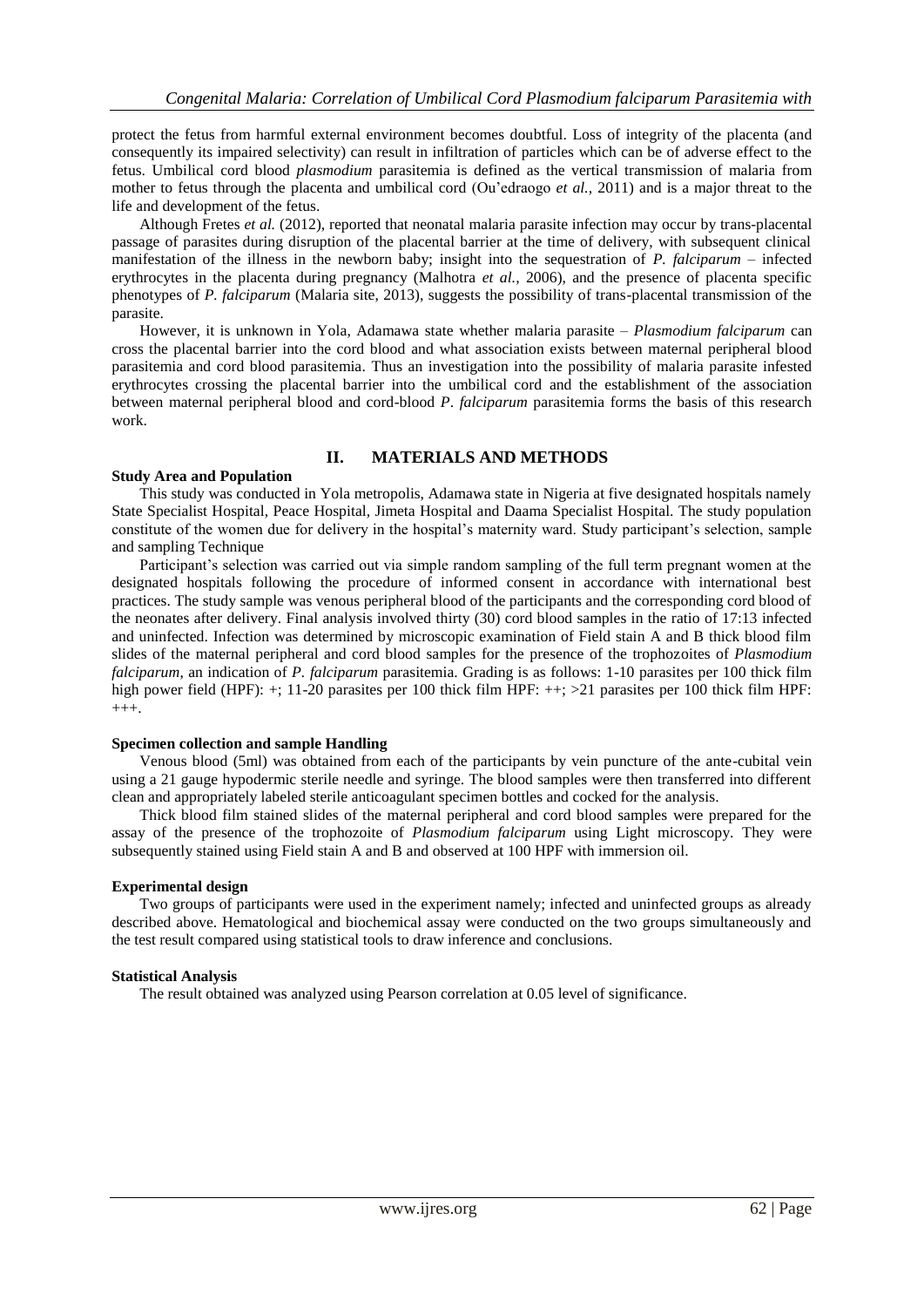

Figure 1: Experimental design

## **III. RESULT**

Table 1 shows the result of maternal peripheral and cord blood *P*. *falciparum* parasitemia result with traditional microscopy. Out of the 42 maternal participants, 19 had Trophozoites of *P*. *falciparum* seen in their blood representing a total of 45% of the participants. A total number of 23 participants showed negative to *P*. *falciparum* assay under the microscope. This represents a total of 55% of the participants. The degree of infestation in the positive cases also varied. Low density infestation (+) with a total number of 17 accounted for 89% of the total positive cases, whereas medium density infestation (++) with a total number of 2 cases accounted for 11% of the total positive cases.

Similarly, in the sampled cord blood, a total of 20 cord blood samples recorded positive for *P*. *falciparum* representing a total of 48%. A total of 22 participants' cord blood samples tested negative to *P*. *falciparum*. Of the 20 positive cases, low density parasite load (+) was recorded in 19 cases representing 95% of the total positive cases while medium density parasite load (++) recorded in 1 case accounts for 5% of the total positive cases.

The 20 cases of umbilical cord *P*. *falciparum* parasitemia recorded represents vertical transmission of *P*. *falciparum* (congenital malaria) from mother to fetus.

Table 3: Maternal Peripheral and Cord Blood *P*. *falciparum* Parasitemia Result with Traditional Microscopy

| S/N | Sample code      | <b>Maternal</b> | Cord blood |
|-----|------------------|-----------------|------------|
|     | SP <sub>01</sub> | $^{+}$          | $^+$       |
|     | SPO2             | $^+$            | +          |
| 3   | SP <sub>03</sub> | $^+$            | $^+$       |
| 4   | <b>SP04</b>      | -               |            |
|     | SP <sub>06</sub> | $^{+}$          | $^+$       |
| 6   | SP <sub>07</sub> | -               | -          |
|     | SP <sub>08</sub> | -               | -          |
| 8   | <b>SP09</b>      | -               | -          |
|     | <b>SP10</b>      | -               |            |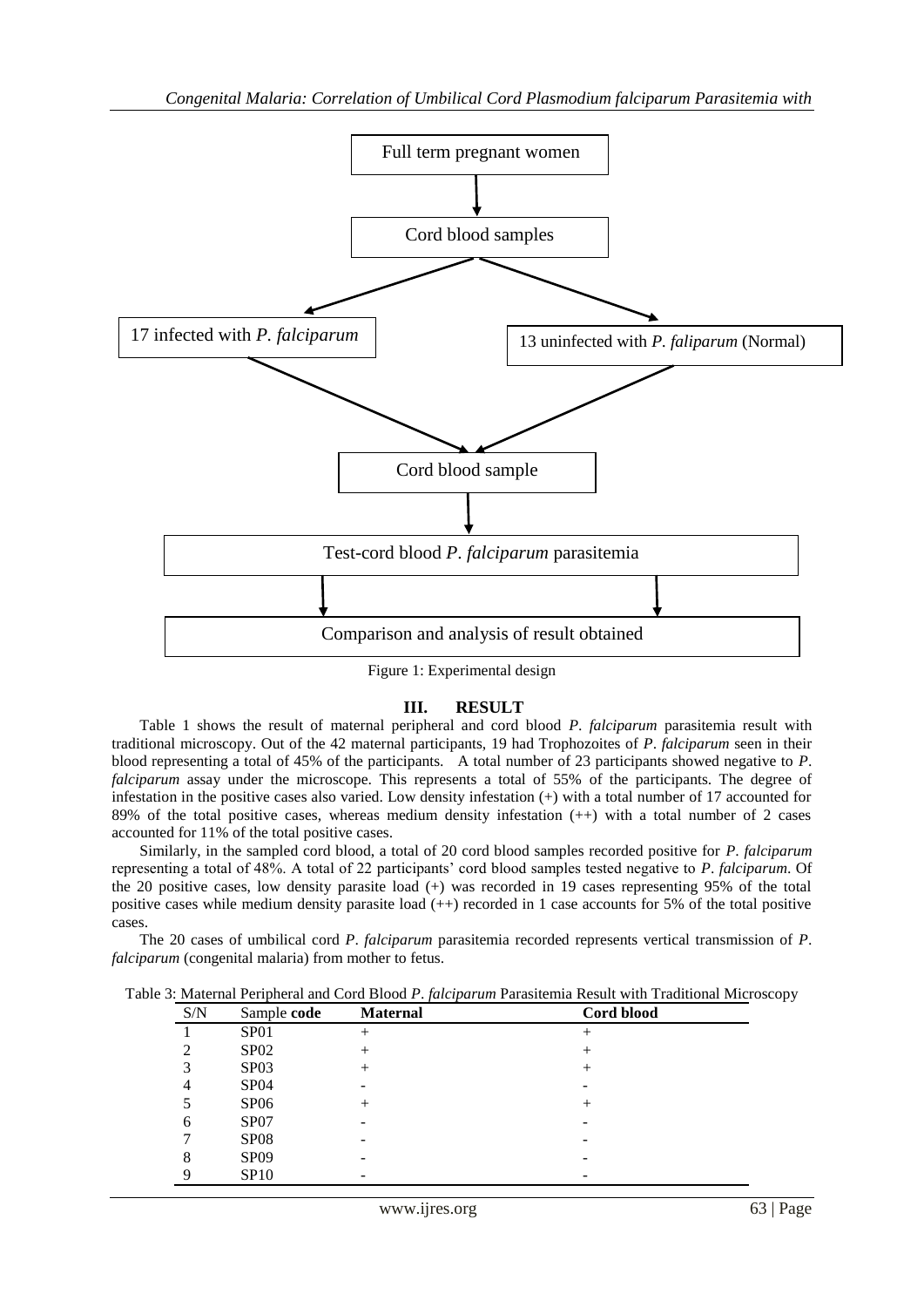| 10     | SP11             |                          | $^{+}$    |
|--------|------------------|--------------------------|-----------|
| 11     | SP12             | $\boldsymbol{+}$         | $\! + \!$ |
| 12     | SP18             | $++$                     | $\! + \!$ |
| 13     | SP20             |                          |           |
| 14     | SP21             |                          |           |
| 15     | SP <sub>23</sub> |                          |           |
| 16     | SP24             |                          | $^{+}$    |
| 17     | SP25             | $^{+}$                   | $\! + \!$ |
| 18     | SP26             | $^{+}$                   | $\! + \!$ |
| 19     | SP27             | $\! + \!$                | $\! + \!$ |
| 20     | SP45             |                          | $^{+}$    |
| 21     | SP46             |                          | -         |
| 22     | SP47             | $^{+}$                   | $^{+}$    |
| 23     | SP48             |                          |           |
| 24     | SP49             |                          |           |
| 25     | <b>SP50</b>      |                          |           |
| 26     | SP51             | $^{+}$                   |           |
| 27     | SP53             | $^{+}$                   |           |
| $28\,$ | SP54             |                          |           |
| 29     | SP55             | $^{+}$                   | $^{+}$    |
| 30     | SP56             |                          | $\! + \!$ |
| 31     | <b>SP58</b>      |                          |           |
| 32     | SP59             |                          |           |
| 33     | SP67             |                          |           |
| 34     | SP60             | $\! + \!$                | $^{+}$    |
| 35     | SP62             |                          |           |
| 36     | SP64             |                          |           |
| 37     | SP68             |                          |           |
| 38     | DAM 04           | $\boldsymbol{+}$         | $++$      |
| 39     | <b>DAM 05</b>    | $^{+}$                   | $\! + \!$ |
| 40     | PC 06            | $+$                      | $\! + \!$ |
| 41     | ${\rm PC}\ 08$   | $\overline{\phantom{0}}$ |           |
| 42     | <b>PC 13</b>     |                          | $^{+}$    |

Keys: - negative (Trophozoites of *P*. *falciparum* not seen) + Positive (seen 1 to 10 parasites per high power focus), ++ Double positives (10 to 20 parasites per high power focus)

#### **IV. DISCUSSION**

The result of the *Plasmodium falciparum* assay with traditional microscopy for both maternal peripheral and umbilical cord blood and the co-relational analysis on the result obtained confirmed the possibility of congenital malaria via the vertical transmission of the parasite from mother to the developing fetus through the placenta and umbilical cord. This is in consonant with previous studies on the possibility of congenital malaria by Fretes *et al.,* (2012) and Malhotra *et al.,* (2006). Transfer of *Plasmodium falciparum* antenatally by transplacental transmission of infected erythrocytes (IEs) is possible because of ability of the parasite-infected erythrocytes to accumulate in the microvasculature of various organs (Aikawa *et al.,* 1990). Also, Chen *et al.,* (2000), reported that erythrocytes infected with mature forms of *Plasmodium falciparum* do not circulate but are withdrawn from the peripheral circulation (sequestration); and then are bound to the endothelial lining (cytoadherence) and to uninfected erythrocytes (rosetting) in the microvasculature through multiple endothelial and erythrocyte receptors. These IEs then accumulate on the syncytiotrophoblastic membrane of the placenta through adhesive interactions in placental intervillous spaces. This is then followed by vascular obstruction, inflammatory events, and subsequently alterations of the syncytiotrophoblast layer (Crocker *et al.,* 2004) or impaired trophoblast invasion with accompanying infiltration of IEs into the placenta and umbilical cord, resulting in the clinical manifestation of the disease in the fetus and newborn. The findings of Malhotra *et al.,* (2006), are also in agreement with the result of the current study as they submitted that malaria-infected erythrocytes or their soluble products can transfer from the maternal intervillous placental blood (IVPB) to the fetus during gestation and that this may occur through the intact placenta, because maternal erythrocytes can cross to the fetus in normal pregnancies.

Although, Red *et al.,* (1996), reported that the likelihood of umbilical cord blood parasitemia was closely linked to the parasite density of placental malaria infection; this could not be readily established in the current study as it is known that *Plasmodium falciparum* status of the maternal peripheral blood at the time of assay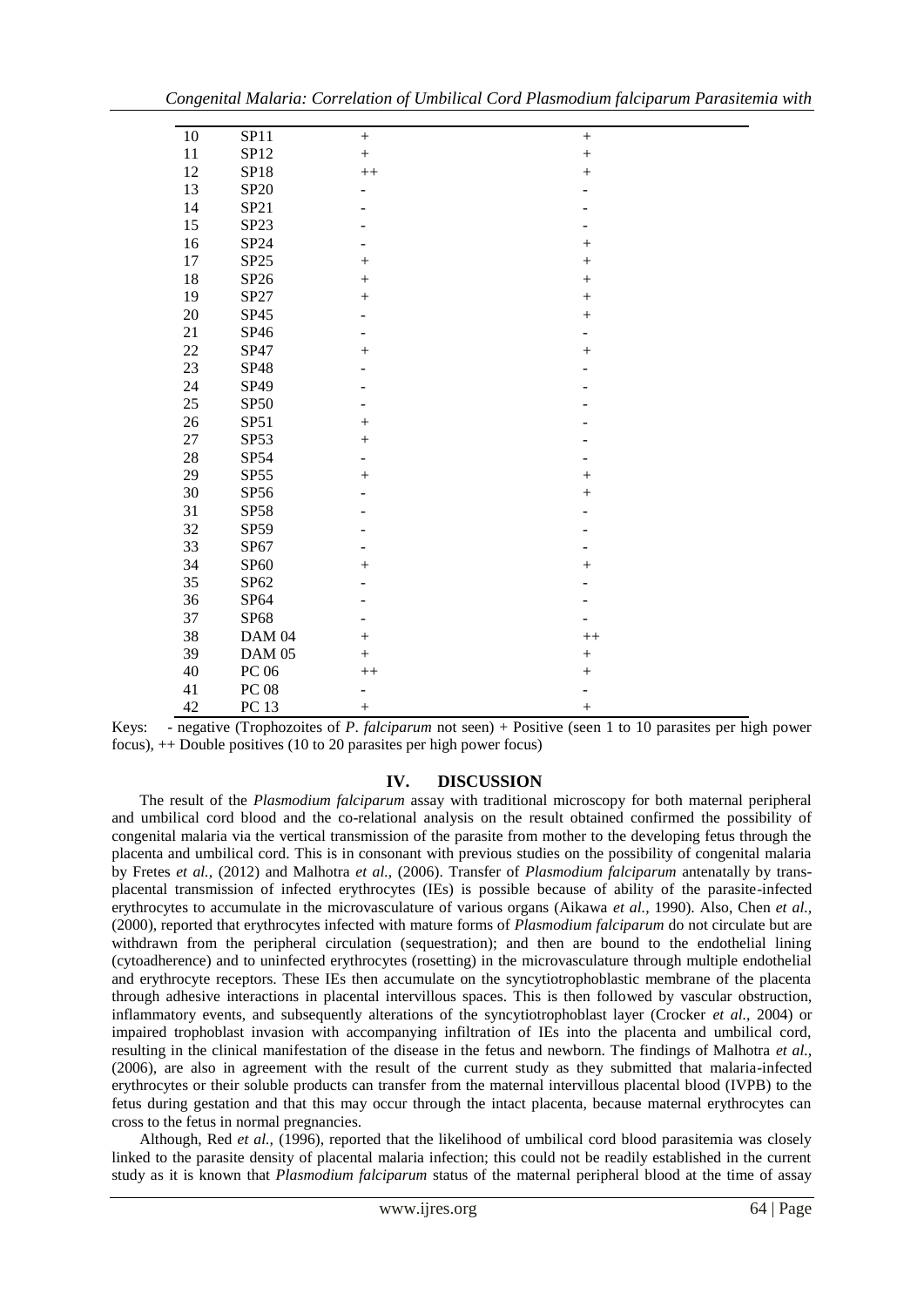may not exactly represent the status of the mother at the exact time of the fetal infection. This is so because in a malaria endemic area with stable transmission of *Plasmodium falciparum* like Yola, Adamwa State; as the pregnant mother presents with the symptoms of the disease and begins to treat the infection, it is possible that IEs sequestration via cytoadhesion, rosetting, syncytiotrophoblastic layer alteration and subsequent infiltration of the parasite into fetus (Wiser, 2014) (usually in the second and third trimester of the gestational period) had already taken place. It may therefore occur that when the woman has succeeded in treating her infection, the parasites continue to thrive in the fetus and result in the subsequent manifestation of the symptoms of the infection in the fetus (congenital malaria) and the neonate of a supposedly healthy mother.

Moreover, asymptomatic malaria is usually prevalent in malaria endemic regions and has become a serious cause for concern as efforts are increasing towards eliminating the parasite (Laishram *et al*., 2012). Thus in an area with stable transmission of *Plasmodium falciparum* like Yola, Adamawa State, Nigeria, where adults have fairly high acquired immunity to the disease (Cross, 2014), there is the possibility asymptomatic malaria (a woman been a career of the parasite without presenting the symptoms of the infection). The knowledge of this and the submission by Laishram *et al*., (2012), that sub-patent malaria is still transmissible; there is then the possibility of trans-placental transmission of the parasite to the fetus, such that the fetus begins express the symptoms of the infection which was hitherto not supposedly present in the mother. The solution to this is prophylaxis for malaria before and during pregnancy.

The correlation between maternal peripheral blood and umbilical cord blood parasitemia ( $p<0.05$ ) was found to be significant with a strong positive Pearson's correlation coefficient of 0.762. This implies that in a malaria endemic area like Yola, Adamawa State, Nigeria, with a stable transmission of parasite, there is a high probability of vertical transmission of parasite from mother to fetus during gestation that can be followed by the presentation of the symptoms of malaria by the newborn and other malaria related complications.

## **V. CONCLUSION**

Congenital malaria (transfer of *Plasmodium falciparum* from mother to fetus) has been demonstrated. This is mediated by the action of PfEMP-1 and proceeds through via the sequestration of parasite infected erythrocytes by several mechanisms as cyto-adhesion, rosetting, syncytiotrophoblastic layer alteration and subsequent infiltration of the parasite into fetus (usually in the second and third trimester of the gestational period). Strong positive correlation (p<0.05) was also observed between maternal peripheral blood and umbilical cord blood *P*. *falciparum* parasitemia. Pregnant women who have malaria before or during pregnancy, therefore, have high chances of transmitting the parasite to their unborn child.

Prevention has always been a better choice than cure. Families are advised to consistently sleep under appropriately treated insecticide mosquito net to avoid mosquito bite and subsequent infestation

## **REFERENCES**

- [1.] Aikwa, M., Iseki, M., Barnwell, J. W., Taylor, D., Oo, M. M. and Howard, R. J. (1990). The Pathology of Human Cerebral Malaria. *American Journal of Tropical Medicine Hygiene*; **43**:30-37.
- [2.] Chen, Q., Heddini, A., Barragan, A., Fernandez, V., Pearce, S. and Wahlgren, M. (2000). The semiconserved head structure of *Plasmodium falciparum* erythrocyte membrane protein 1 mediates binding to multiple independent host receptors. *Journal of Experimental Medicine*; **192**:1-10
- [3.] Crocker, I. P., Tanner, O. M., Myers, J. E. Bulmer, J. N. and Walraven, G. (2004). Syncytiotrophoblast degradation and the pathophysiology of malaria-infected placenta. *Placenta* **25**:273-282.
- [4.] Cross, C. (2004). Malaria Transmission Patterns. [http://malaria.wellcome.ac.uk/doc\\_WTD023873.html](http://malaria.wellcome.ac.uk/doc_WTD023873.html) Retrieved 13-05-2015
- [5.] Redd, S. C., Wirima, J. J., Steketee, R. W., Breman, J. G. and Heymann, D. L. (1996). Transplacental transmission of*Plasmodium falciparum* in rural Malawi. *American Journal of Tropical Medicine Hygiene*; **55**(1):57-60.
- [6.] Fretes, R. E., Kemmerling, U. and Sarr, D. (2012): Congenital Transmission by Protozoan. *Journal of Tropical Medicine*. Article ID 173437
- [7.] Fried, M. and Duffy, P. E (1996). Adherence of *Plasmodium falciparum* to Chondriontin Sulphate A in the human placenta. *Science* **272**: 1502-1504.
- [8.] Laishram, D. D., Sutton, P. L., Nanda, N., Sharma, V. L., Sobti, R. C., Carlton, J. M. and Joshi, H. (2012). The complexities of malaria disease manifestations with a focus on asymptomatic malaria *Malaria Journal* **11**:29
- [9.] Malhotra, I., Mungai, P., Muchiri, E., Kwiek, J. J., Meshnick, S. R. and King, C. L., (2006). Umbilical Cord-Blood Infections with *Plasmodium falciparum* are Acquired Antenatally in Kenya. *JID Oxford Journals*; **194**:176-183.